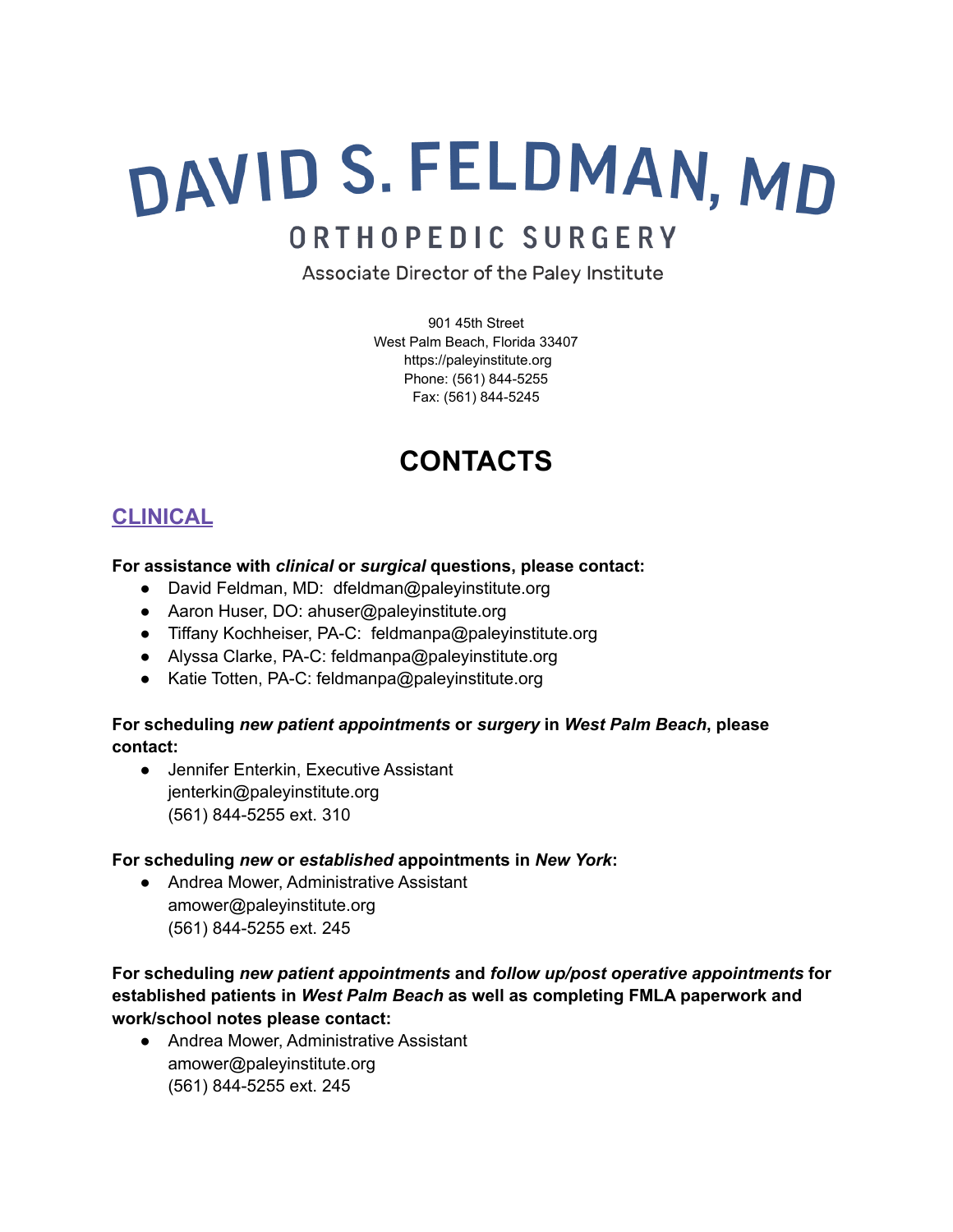● Yesenia Ewing, Administrative Assistant yewing@paleyinstitute.org (561) 844-5255 ext. 260

## **For assistance with lodging accommodations or logistical planning for your stay, please contact:**

● Jessie Smith, Practice Coordinator jsmith@paleyinstitute.org (561) 866-6866

## **For questions and assistance regarding your child's surgical and treatment experience, please contact our Child Life Specialist for support:**

● Kaile-Jo Scott, Child Life Specialist kscott@paleyinstitute.org (561) 334-9135

## **If you would like to contact another patient, parent or family who is familiar with the surgical experience, please contact:**

- Kristen DeAndrade, Patient Advocate kdeandrade@davidsfeldmanmd.com
- Mia Johnson, Family Liaison mjohnson@davidsfeldmanmd.com

**\*\***Find us on Facebook in the group 'Patients and Families of Dr. David Feldman at The Paley Institute (https://www.facebook.com/groups/patientsofdrdavidfeldman)

## **For assistance with medication refills or general medical questions, please contact our Medical Assistants:**

- Dalia Hanna, MA dhanna@paleyinstitute.org (561) 844-5255 ext. 243
- lesha Vazquez-Sanchez, MA ivazquez@paleyinstitute.org (561) 844-5255 ext. 285
- Lina Kebede, MA lkebede@paleyinstitute.org (561) 844-5255 ext. 285

## **For assistance with school, work or FMLA forms, please contact:**

Andrea Mower, Administrative Assistant amower@paleyinstitute.org (561) 844-5255 ext. 245

## **REHABILITATION**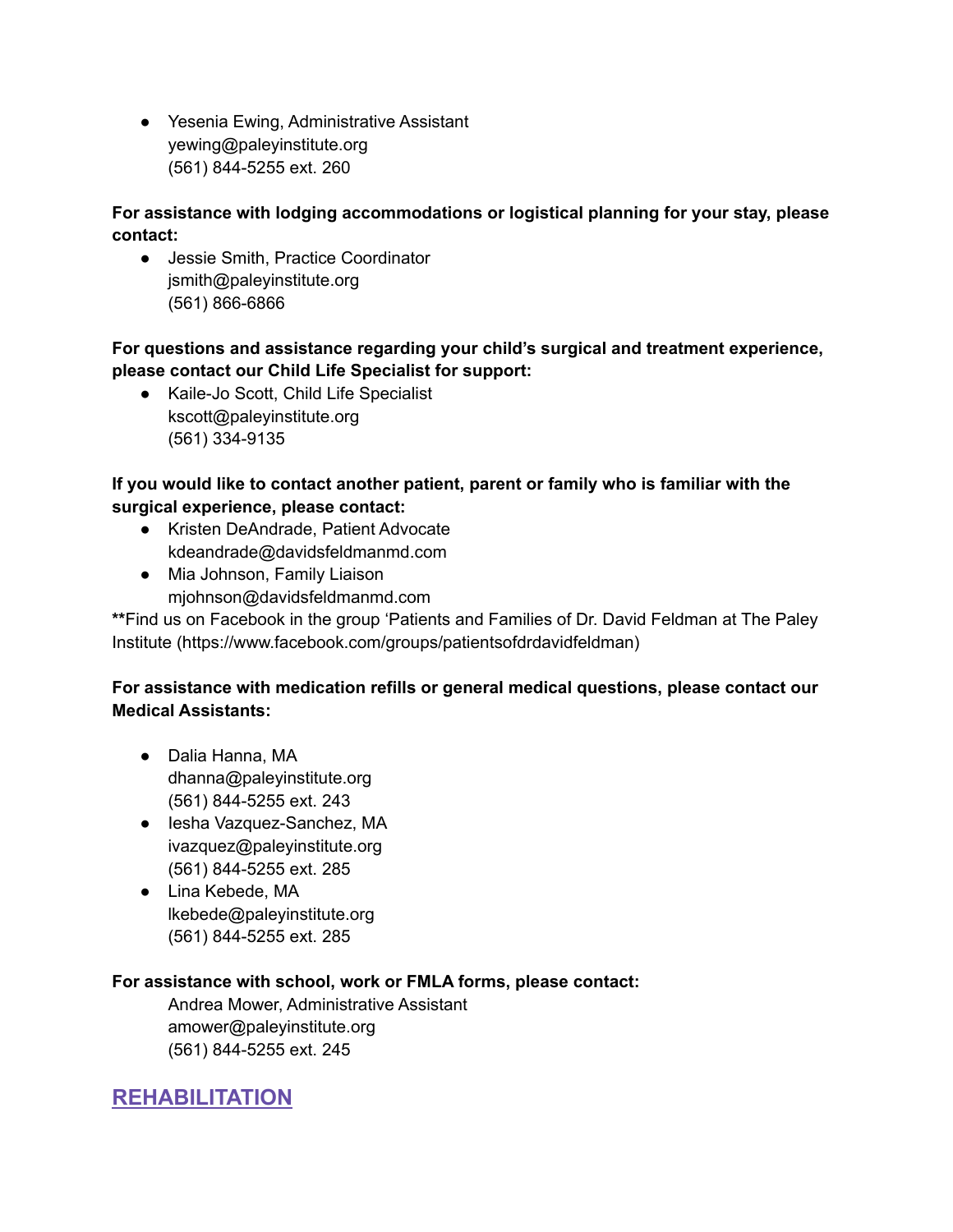**For assistance scheduling physical therapy, occupational therapy or to make a serial casting appointment, please contact the rehabilitation department at:**

- Cindy Pacheco Office Coordinator cpacheco@paleyinstitute.org (561) 844- 7878 ext. 231
- Brianna Perez Office Coordinator bperez@paleyinstitute.org (561) 844-7878 ext 231

#### **For any other questions or concerns regarding physical or occupational therapy, please contact:**

● Fran Guardo MEd, MPT, DPT, BSPTS C-1 Director of Rehabilitation fguardo@paleyinstitute.org

## **MEDICAL RECORDS**

#### **For assistance with medical records or any other questions, please contact:**

● Geneva Martinez Office Manager gmartinez@paleyinstitute.org (561) 844-5255 ext. 222

## **INSURANCE AND BILLING**

For questions regarding insurance, please speak with our insurance coordinators and have your insurance card/information on hand. We accept plans from most major insurance companies. Please check with your insurance for confirmation that we are contracted with your specific insurance plan and policy.

## **For insurance verification, please contact:**

● Daleth Buckley Insurance Coordinator dbuckley@paleyinstitute.org (561) 844-5255 ext. 242

#### **For surgery coverage information, please contact:**

● Erika Johnson Financial Analyst ejohnson@paleyinstitute.org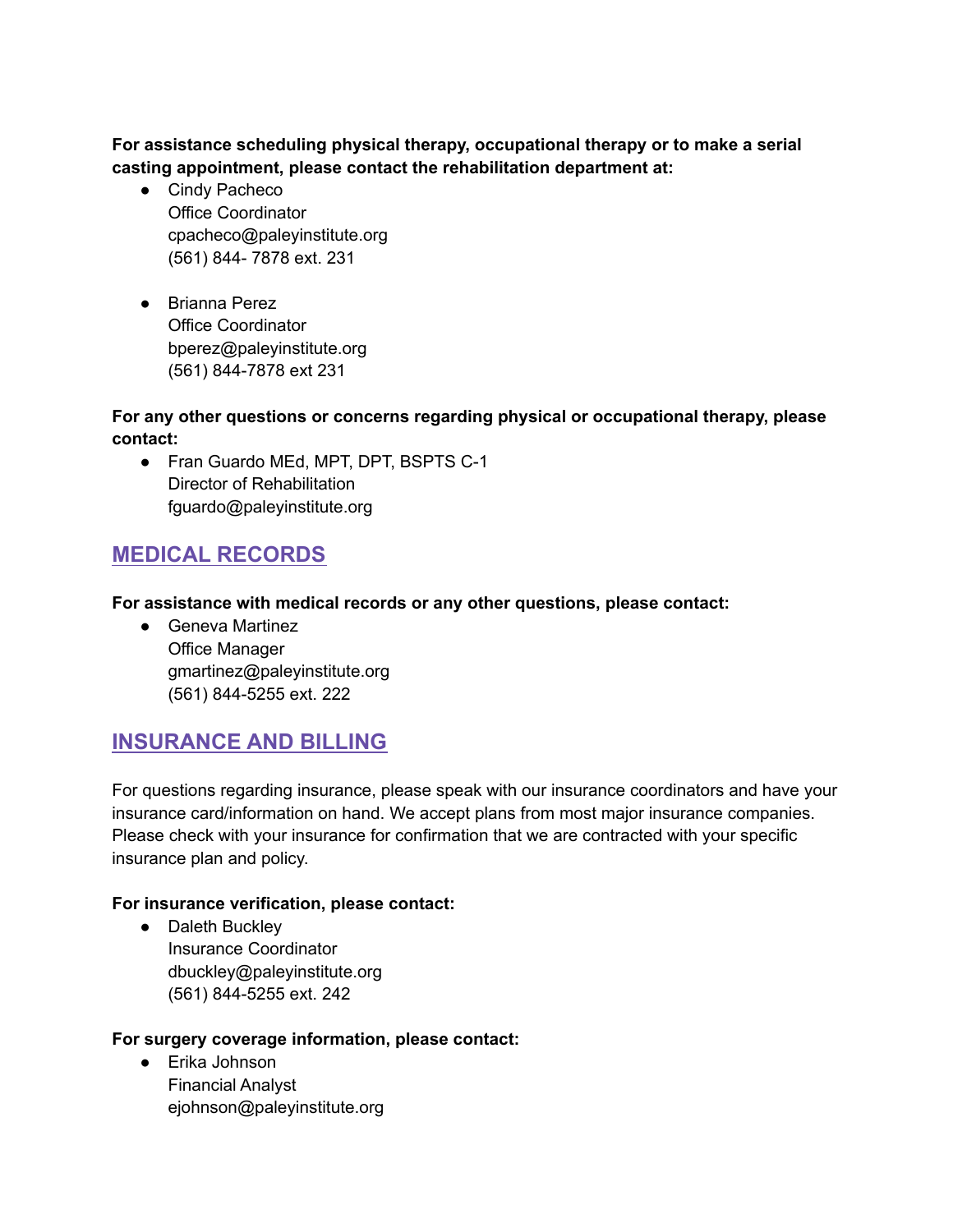(561) 844-5255 ext. 249

#### **For all other insurance and financial information, please contact:**

● Steven Aponte Senior Revenue Cycle Manager saponte@paleyinstitute.org (561) 844-5255 ext. 224

#### **For office visit coverage information, please contact:**

● Jennifer Enterkin Executive Assistant jenterkin@paleyinstitute.org (561) 844-5255 ext. 310

## **FINANCIAL TEAM AT ST. MARY'S MEDICAL CENTER**

- Carol Siew carol.siew@coniferhealth.com
- Jennifer Ville jennifer.ville@coniferhealth.com

## **PATIENT AND FAMILY CARE TEAM**

## **If you are traveling from abroad and need assistance, please contact our coordinators:**

- Angelique Keller, RN, BSN International Patient Coordinator -- Asia and Adult Cosmetic Stature akeller@paleyinstitute.org
- Bernadetta Soja International Patient Coordinator -- Africa, Australia, Canada, Europe, South America bsoja@paleyinstitute.org (561) 758-6696
- Oussama Elbaba International Patient Coordinator -- Middle Eastern Countries oelbaba@paleyinstitute.org (703) 223-3552
- Sahar Almehessi International Patient Coordinator -- Middle Eastern Countries salmehessi@paleyinstitute.org (561) 281-9280
- Sara Alyamani International Patient Coordinator -- Middle Eastern Countries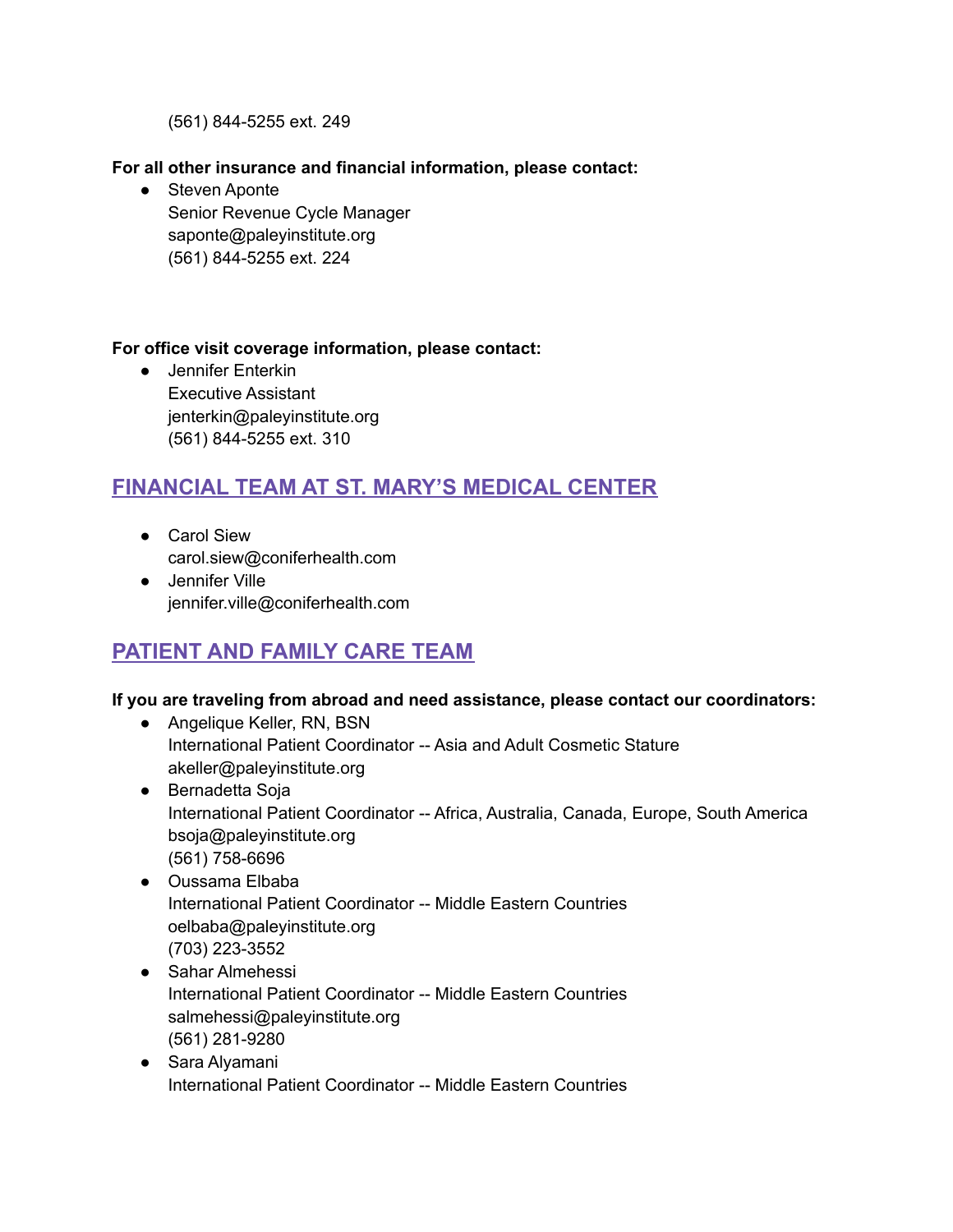salyamani@paleyinstitute.org (561) 389-6022

● Jessie Smith, CCLS Family and Patient Care Coordinator-- USA jsmith@paleyinstitute.org (561) 866-6866

## **IMAGING**

#### **For mailing x-rays or scans from an outside facility for Dr. Feldman to review, please send attention to:**

The Paley Orthopedic & Spine Institute Attn: Shamika Occeus / (Dr. Feldman or Dr. Huser) 901 45th Street West Palm Beach, Florida 33407

## **Questions or concerns? Please contact:**

● Heather MacDonald Academic Conference Coordinator hmacdonald@paleyinstitute.org

For a faster process, you may upload the images yourself to the **My Medical Images** website. Please have the imaging facility place the images on a disc for you so that you can upload them yourself to the My Medical Images website at **www.mymedicalimages.com**. Please notify **Heather MacDonald** at **hmacdonald@paleyinsitute.org** when you are

ready to upload your images so she can send you an email with a one-time free upload link. She will need the patient's full name, date of birth, which email address to use to send you the link, and the type of imaging being uploaded (x-ray, MRI, CT, etc). Once you receive the email with the link, follow the prompts to upload your images. There is no need to create an account.

Please keep in mind the following:

- The site is not supported by IE (Internet Explorer) MUST use Google Chrome or Safari.
- You will need a CD drive/reader to upload the images.
- There is NO need to create an account to use the one time free upload.
- However if you choose to create an account, the cost is approximately \$30/year. You may use referral code ORTHOMD for \$10 off for the first year.
- If you have any trouble uploading the images please reach out to My Medical Images support line at **(855) 800-2851**.